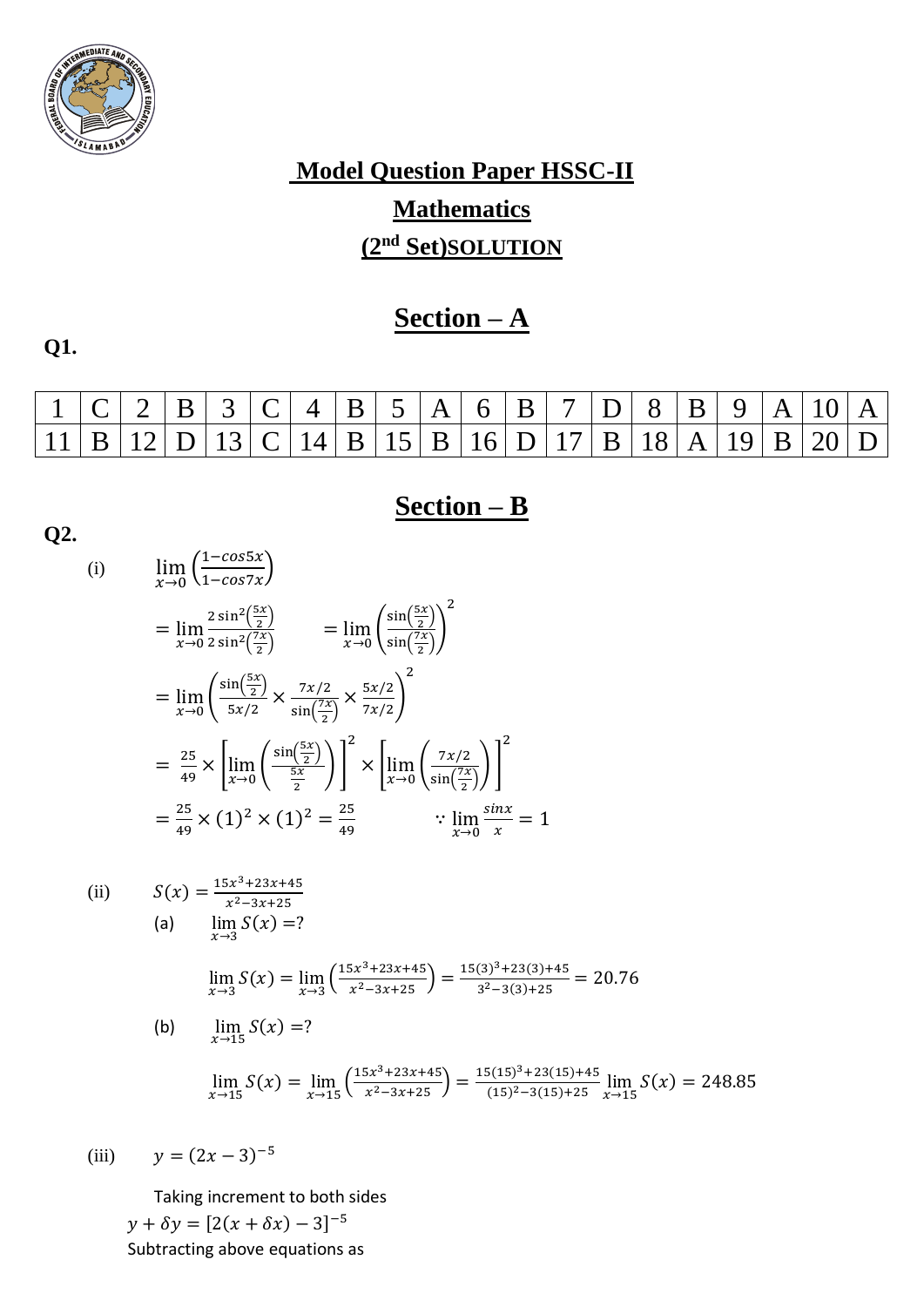$$
y + \delta y - y = [2(x + \delta x) - 3]^{-5} - (2x - 3)^{-5}
$$
  
\n
$$
\delta y = [2x + 2\delta x - 3]^{-5} - (2x - 3)^{-5}
$$
  
\n
$$
\delta y = [(2x - 3) + 2\delta x]^{-5} - (2x - 3)^{-5}
$$
  
\n
$$
\delta y = (2x - 3)^{-5} \left[ 1 + \frac{2\delta x}{2x - 3} \right]^{-5} - (2x - 3)^{-5}
$$
  
\n
$$
\delta y = (2x - 3)^{-5} \left[ \left( 1 + \frac{2\delta x}{2x - 3} \right)^{-5} - 1 \right]
$$
  
\n
$$
\delta y = (2x - 3)^{-5} \left[ \left\{ 1 + (-5) \left( \frac{2\delta x}{2x - 3} \right) + \frac{(-5)(-6)}{2!} \left( \frac{2\delta x}{2x - 3} \right)^2 + \cdots \right\} - 1 \right]
$$
  
\n
$$
\delta y = (2x - 3)^{-5} \left[ (-5) \left( \frac{2\delta x}{2x - 3} \right) + \frac{(-5)(-6)}{2!} \left( \frac{2\delta x}{2x - 3} \right)^2 + \cdots \right]
$$
  
\n
$$
\delta y = (2x - 3)^{-5} (-5) \left( \frac{2\delta x}{2x - 3} \right) \left[ 1 + \frac{(-6)}{2!} \left( \frac{2\delta x}{2x - 3} \right)^1 + \cdots \right]
$$
  
\n
$$
\frac{\delta y}{\delta x} = -10(2x - 3)^{-6} \left[ 1 + \frac{(-6)}{2!} \left( \frac{2\delta x}{2x - 3} \right)^1 + \cdots \right]
$$
  
\n
$$
\lim_{\delta x \to 0} \frac{\delta y}{\delta x} = -10(2x - 3)^{-6} \left[ \ln 1 + \frac{(-6)}{2!} \left( \frac{2\delta x}{2x - 3} \right)^1 + \cdots \right]
$$
  
\n
$$
\frac{dy}{dx} = -10(2x - 3)^{-6} \left[ 1 + 0 + \cdots \right]
$$

(iv) 
$$
f(x) = \sin 2x + 2\cos x
$$
  
\nDifferentiating w.r.t.x  
\n $f'(x) = 2\cos 2x - 2\sin x$  ;  $f''(x) = -4\sin 2x - 2\cos x$   
\nFor extreme values put  $f'(x) = 0$   
\n $2\cos 2x - 2\sin x = 0$   
\n $0.2\sin^2 x - \sin x = 0$   
\n $1 - 2\sin^2 x - \sin x = 0$   
\n $2\sin^2 x + \sin x - 1 = 0$   
\n $(\sin x + 1)(2\sin x - 1) = 0$   
\n $\sin x + 1 = 0$  or  $2\sin x - 1 = 0$   
\n $\sin x = 1$  or  $\sin x = \frac{1}{2}$   
\n $x = \frac{\pi}{2}$  or  $x = \frac{\pi}{6}$   
\n $f''(\frac{\pi}{2}) = -4\sin \pi - 2\cos \frac{\pi}{2} = 0$   
\n $f''(\frac{\pi}{6}) = -4\sin (\frac{\pi}{3}) - 2\cos (\frac{\pi}{6}) = -3\sqrt{3} < 0$   
\n $f$  shows its maximum value at  $x = \frac{\pi}{6}$   
\n $f_{\text{max}}$ :  $f(\frac{\pi}{6}) = \sin (\frac{\pi}{3}) + 2\cos (\frac{\pi}{6}) = \frac{\sqrt{3}}{2} + \frac{2\sqrt{3}}{2} = \frac{3\sqrt{3}}{2}$   
\n(v)  $y = \ln [\tan^{-1} (\frac{2x}{\tan^{-1}})]$ 

$$
y = \ln \left[ \tan^{-1} \left( \frac{2x}{1+x^2} \right) \right]
$$
  
Differentiating w.r.t.*x*  

$$
\frac{dy}{dx} = \left[ \tan^{-1} \left( \frac{2x}{1+x^2} \right) \right]^{-1} \frac{d}{dx} \left[ \tan^{-1} \left( \frac{2x}{1+x^2} \right) \right]
$$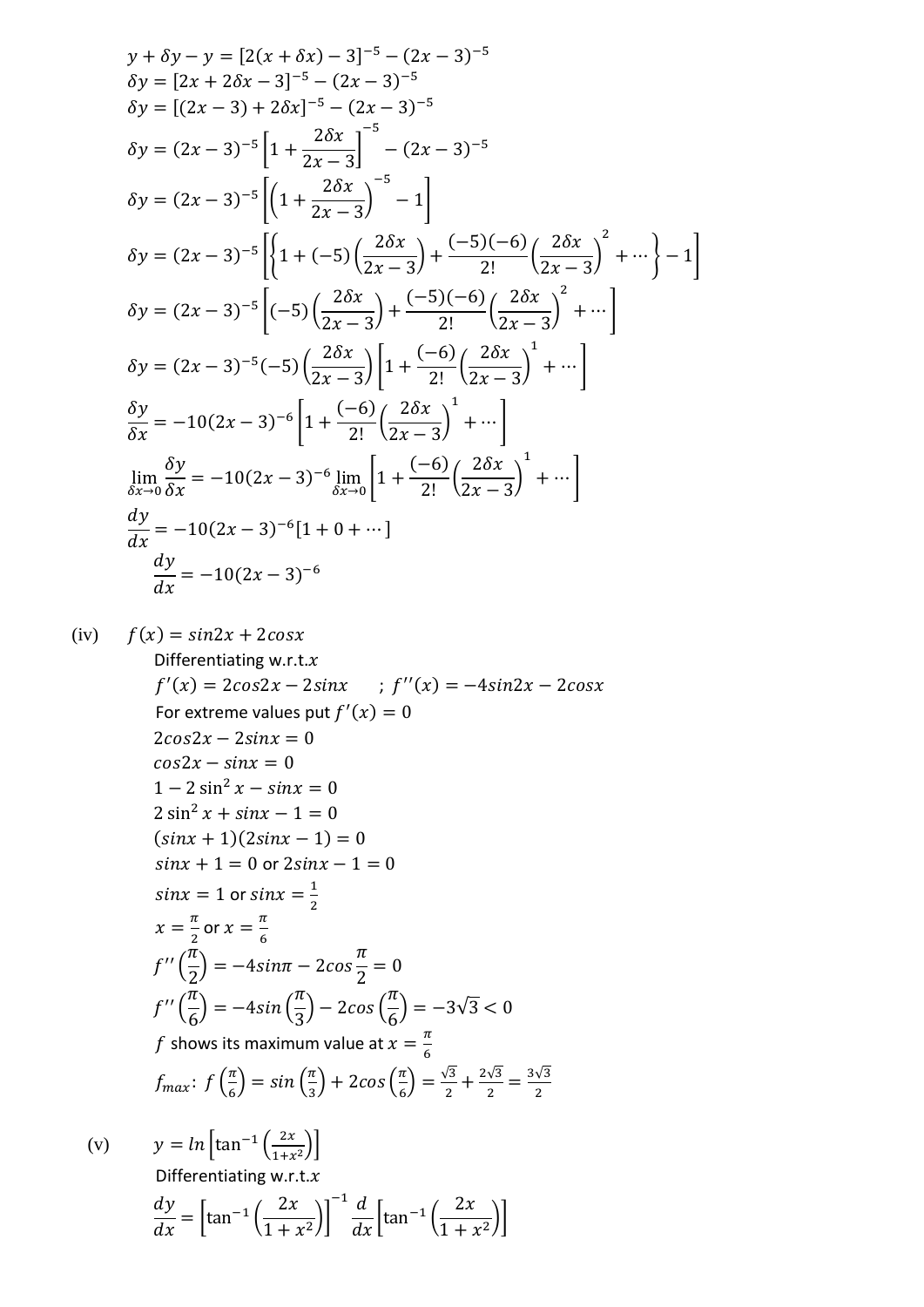$$
\frac{dy}{dx} = \left[\tan^{-1}\left(\frac{2x}{1+x^2}\right)\right]^{-1} \frac{1}{1+\left(\frac{2x}{1+x^2}\right)^2} \frac{d}{dx} \left[\left(\frac{2x}{1+x^2}\right)\right]
$$
\n
$$
\frac{dy}{dx} = \left[\tan^{-1}\left(\frac{2x}{1+x^2}\right)\right]^{-1} \frac{(1+x^2)^2}{(1+x^2)^2+4x^2} \left[\frac{(1+x^2)(2)-2x(2x)}{(1+x^2)^2}\right]
$$
\n
$$
\frac{dy}{dx} = \left[\tan^{-1}\left(\frac{2x}{1+x^2}\right)\right]^{-1} \frac{2-2x^2}{(1+x^2)^2+4x^2}
$$

(vi) 
$$
\int_{-3}^{4} [2x + |x + 1|] dx
$$
  
\n
$$
= \int_{-3}^{-1} [2x - (x + 1)] dx + \int_{-1}^{4} [2x + (x + 1)] dx
$$
  
\n
$$
= \int_{-3}^{-1} [x - 1] dx + \int_{-1}^{4} [3x + 1] dx
$$
  
\n
$$
= \left[ \frac{x^2}{2} - x \right]_{-3}^{-1} + \left[ \frac{3x^2}{2} + x \right]_{-1}^{4}
$$
  
\n
$$
= \left[ \left( \frac{1}{2} + 1 \right) - \left( \frac{9}{2} + 3 \right) \right] + \left[ \left( \frac{48}{2} + 4 \right) - \left( \frac{3}{2} - 1 \right) \right]
$$
  
\n
$$
= \left[ \frac{3}{2} - \frac{15}{2} \right] + \left[ \frac{56}{2} - \frac{1}{2} \right] = \frac{43}{2}
$$

(vii) 
$$
I = \int \sin^5 x \, dx
$$
  
\n
$$
I = \int (\sin x)(\sin x)^4 \, dx = \int (\sin x)(\sin^2 x)^2 \, dx = \int (1 - \cos^2 x)^2 (\sin x) \, dx
$$
  
\nLet  $y = \cos x \Rightarrow dy = -\sin x \, dx \Rightarrow -dy = \sin x \, dx$   
\n
$$
I = -\int (1 - y^2)^2 \, dy = -\int (y^4 - 2y^2 + 1) \, dy
$$
  
\n
$$
I = -\frac{y^5}{5} + \frac{2y^3}{3} - y + C
$$
  
\n
$$
I = -\frac{\cos^5 y}{5} + \frac{2 \cos^3 y}{3} - y + C
$$
  
\n(viii) 
$$
I = \int x \sqrt{x + 2} \, dx
$$
  
\nLet  $t = x + 2 \Rightarrow x = t - 2 \Rightarrow dx = dt$   
\n
$$
I = \int (t - 2) \sqrt{t} \, dt
$$
  
\n
$$
I = \int (t^{\frac{3}{2}} - 2t^{\frac{1}{2}}) \, dt
$$
  
\n
$$
I = \frac{t^{\frac{5}{2}}}{5/2} - \frac{2t^{\frac{3}{2}}}{3/2} + C
$$
  
\n
$$
I = \frac{2}{5} (x + 2)^{\frac{5}{2}} - \frac{4}{3} (x + 2)^{\frac{3}{2}} + C
$$
  
\n(ix) (a) 
$$
I_1: y = 2x \quad I_2: 2x + y - 12 = 0 \quad I_3: y = 2
$$
  
\nSolving  $I_4$ 8L<sub>2</sub>  
\nSubstitute  $I_1$  in  $I_2$ 

 $2x + 2x - 12 \Rightarrow 4x = 12 \Rightarrow x = 3$ Now substitute  $x = 3$  in  $l_1$ ,  $y = 2(3) = 6$  $l_1 \& l_2$  intersect at A(3,6)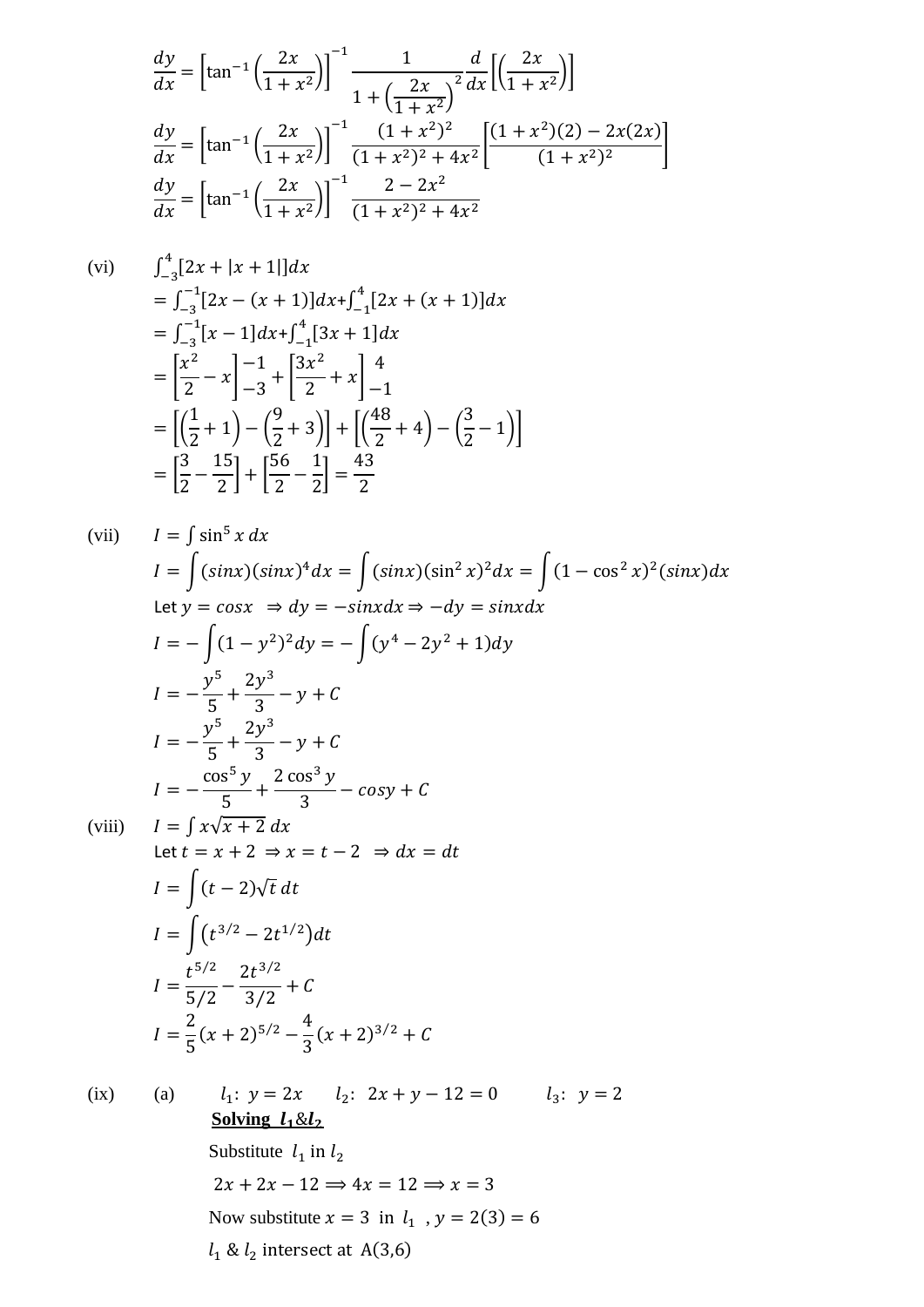#### **Solving**  $l_2 \& l_3$

Substitute  $l_3$  in  $l_2$  we get  $2x + 2 - 12 = 0 \Rightarrow 2x - 10 = 0 \Rightarrow x = 5$ Substitute  $x = 5$  in  $l_1$ ,  $y = 2(5) = 10$  $l_2$  &  $l_3$  intersect at B(5,10) Solving  $l_1 \& l_2$ Substitute  $l_3$  in  $l_1$   $2 = 2x \implies x = 1$  $l_1 \& l_3$  intersect at  $C(1,2)$ Hence  $A(3,6)$ ,  $B(5,10)$ ,  $C(1,2)$  are the vertices of the triangular region. (b) Area of the triangular region having vertices  $(x_1, y_1) = A(3,6)$ ,  $(x_2, y_2) = B(5,10)$ ,  $(x_3, y_3) = C(1,2)$  is given by  $\Delta = \frac{1}{2}$  $\frac{1}{2}$  $x_1$   $y_1$  1  $x_2$   $y_2$  1  $x_3$   $y_3$  1  $\Big| = \frac{1}{2}$  $\frac{1}{2}$ 3 6 1 5 10 1 1 2 1 |  $\Delta = \frac{1}{2}$  $\frac{1}{2}[3(10-2)-6(5-1)+1(10-10)]$  $\Delta = \frac{1}{2}$  $\frac{1}{2}[24-24+0]=0$ (x) Let  $l_1$ :  $3x - 2y + 4 = 0$  be the given line. Slope of  $l_1$ :  $m_1 = -\frac{3}{1}$  $\frac{3}{-2} = \frac{3}{2}$  $\frac{5}{2}$ Let  $l_2$  be the line perpendicular to  $l_1$ Slope of  $l_2$ :  $m_2 = \frac{-1}{m_1}$  $\frac{-1}{m_1} = \frac{-1}{\frac{3}{2}}$ 3 2  $=-\frac{2}{3}$ 3 Equation of  $l_2$  with  $m_2 = -\frac{2}{3}$  $\frac{2}{3}$  and through  $(x_1, y_1) = (0, 0)$  is

$$
y - y_1 = m_2(x - x_1)
$$
  
\n
$$
y - 0 = -\frac{2}{3}(x - 0)
$$
  
\n
$$
3y = -2x
$$
  
\n
$$
l_2: 2x + 3y = 0
$$

Finding point of intersection of  $l_1$ ,  $l_2$  by Cross Multiplication method

$$
l_1: 3x - 2y + 4 = 0
$$
  
\n
$$
l_2: 2x - 3y + 0 = 0
$$
  
\n
$$
\frac{x}{0+12} = \frac{-y}{0-8} = \frac{1}{-9+4}
$$
  
\n
$$
\frac{x}{12} = \frac{y}{8} = \frac{1}{-5}
$$
  
\n
$$
x = \frac{-12}{5} \text{ and } y = -\frac{8}{5}
$$
  
\nHence  $\left(\frac{-12}{5}, -\frac{8}{5}\right)$  is the point of intersection of  $l_1, l_2$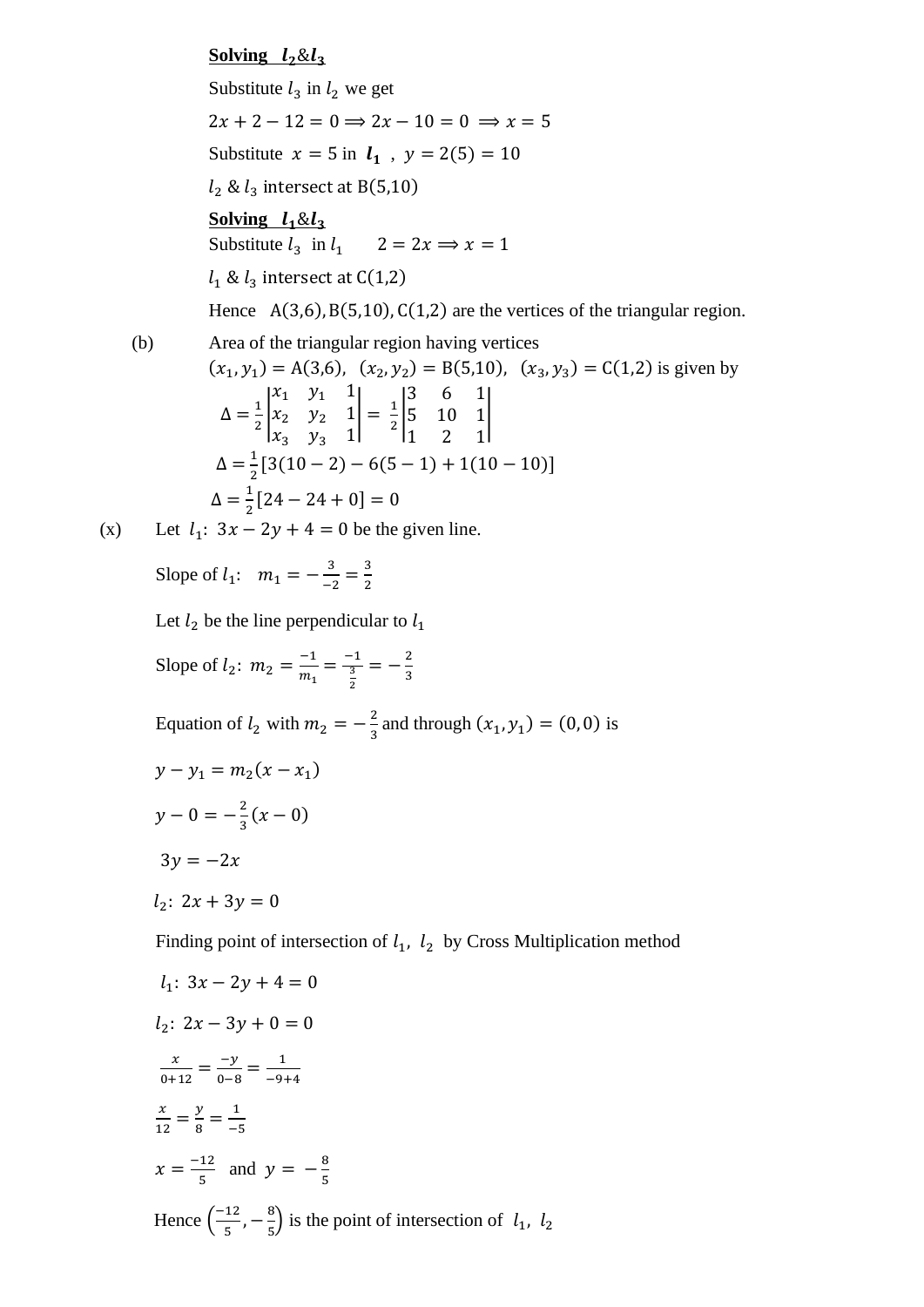(xi) Line:  $3x - y = 16$  or  $y = 3x - 16$  … eqn-1 Circle:  $3x^2 + 3y^2 - 12x - 15y - 45 = 0$  ...........eqn-2 Substituting value of  $y$  form eqn-1 in eqn-2 to obtain  $3x^{2} + 3(3x - 16)^{2} - 12x - 15(3x - 16) - 45 = 0$  $3x^2 + 27x^2 - 288x + 768 - 12x - 45x + 240 - 45 = 0$  $30x^2 - 345x + 963 = 0$  $10x^2 - 115x + 321 = 0$ 

By using the Quadratic formula

$$
\chi = \frac{115 \pm \sqrt{(-115)^2 - 4(10)(321)}}{2(10)} = \frac{115 \pm \sqrt{13225 - 12840}}{20} = \frac{115 \pm \sqrt{385}}{20}
$$
  

$$
\chi = 4.77 \text{ or } 6.73
$$

Now, we substitute these values of  $x$  in eqn-2, we get

$$
y = 3(4.77) - 16
$$
 ;  $y = 3(6.73) - 16$   
 $y = -1.69$  ;  $y = 4.19$ 

Hence (4.77, -1.69) and (6.73,4.19) are the points of intersection of the given line and circle.

(xii) Equation of ellipse: 
$$
9x^2 + 13y^2 = 117
$$
  
\nDividing by 117  $\frac{x^2}{13} + \frac{y^2}{9} = 1$   
\nCompare with  $\frac{x^2}{a^2} + \frac{y^2}{b^2} = 1$   
\nwe get  $a^2 = 13$  and  $b^2 = 9$   
\nfor eccentricity  $b^2 = a^2(1 - e^2)$   
\n $9 = 13(1 - e^2)$   
\n $e = \frac{2}{\sqrt{13}}$   
\nDistance between the directrices  $= \frac{2a}{e} = \frac{2\sqrt{13}}{\frac{2}{\sqrt{13}}} = 13$   
\n(xiii) Let p:  $(y - k)^2 = 4a(x - h)$  be the required parabola  $x = -4$   
\nwith vertex  $V(h, k)$ , axis of symmetry  $y = 8$   
\nfocus  $F(0,8)$  and directrix  $x = -4$   
\nSince vertex lies in the mid of directrix and focus on  
\nthe axis of symmetry.  
\nThus  $V(h, k) = V(-2, 8) \Rightarrow h = -2, k = 8$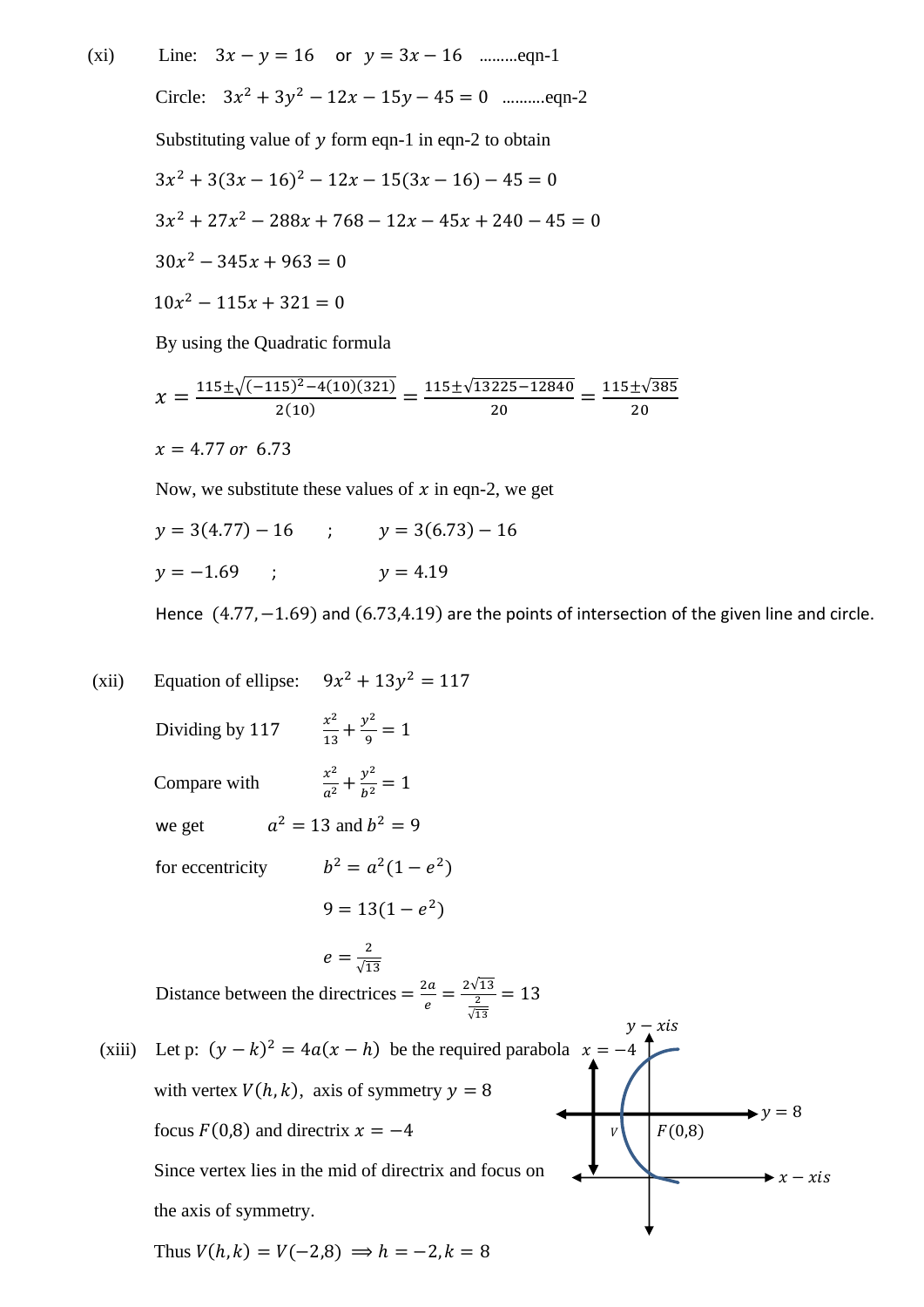Also  $a = |VF| = \sqrt{(-2-0)^2 + (8-8)^2} = 2$ 

Substituting values in eqn-p

 $(y-8)^2 = 4(2)(x+2)$ 

Hence  $(y - 8)^2 = 8(x + 2)$  is the required equation of Parabola.

(xiv) A(-1,3,2), B(-4, 2, -2), C(5, 
$$
\lambda
$$
,  $\mu$ )  
\nIf O(0,0,0) be the reference point, then  
\n $p. v$  of  $A = \overrightarrow{OA} = [-1,3,2]$   
\n $p. v$  of  $B = \overrightarrow{OB} = [-4,2,-2]$   
\n $p. v$  of  $C = \overrightarrow{OC} = [5, \lambda, \mu]$   
\nTaking  $\overrightarrow{AB} = \overrightarrow{OB} - \overrightarrow{OA} = [-4,2,-2] - [-1,3,2] = [-3,-1,-4]$   
\n $\overrightarrow{BC} = \overrightarrow{OC} - \overrightarrow{OB} = [5, \lambda, \mu] - [-4, 2, -2] = [9, \lambda - 2, \mu + 2]$   
\nIf A, B and C are collinear, then  $\overrightarrow{AB} = t \overrightarrow{BC}$  where t is scalar  
\n[-3,-1,-4] = [9t,  $\lambda - 2$ ,  $\mu + 2]$   
\n[-3,-1,-4] = [9t, ( $\lambda - 2$ )t, ( $\mu + 2$ )t]  
\n-3 = 9t  $\Rightarrow t = -\frac{1}{3}$   
\n-1 = t( $\lambda - 2$ )  $\Rightarrow -1 = -\frac{1}{3}$  ( $\lambda - 2$ )  $\Rightarrow \lambda = 5$   $\forall t = -\frac{1}{3}$   
\n-4 = t( $\mu + 2$ )  $\Rightarrow -4 = -\frac{1}{3}$  ( $\mu + 2$ )  $\Rightarrow \mu = 10$   $\forall t = -\frac{1}{3}$   
\n(xv) A(1,7,2), B(3,3,4), C(2,5,1)  
\nIf O(0,0,0) be the reference point, then  
\n $p. v$  of  $A = \overrightarrow{OA} = [1, 7, 2]$   
\n $p. v$  of  $B = \overrightarrow{OB} = [3,3,4]$   
\n $p. v$  of  $C = \overrightarrow{OC} = [2,5,1]$   
\n $\overrightarrow{AB} = \overrightarrow{OB} - \overrightarrow{OA} = [3,3,4] - [1,7,2] = [2,-4,2]$   
\n $\overrightarrow{BC} = \overrightarrow{$ 

If  $\theta$  be the angle between  $\overrightarrow{AB}$  and  $\overrightarrow{BC}$ , then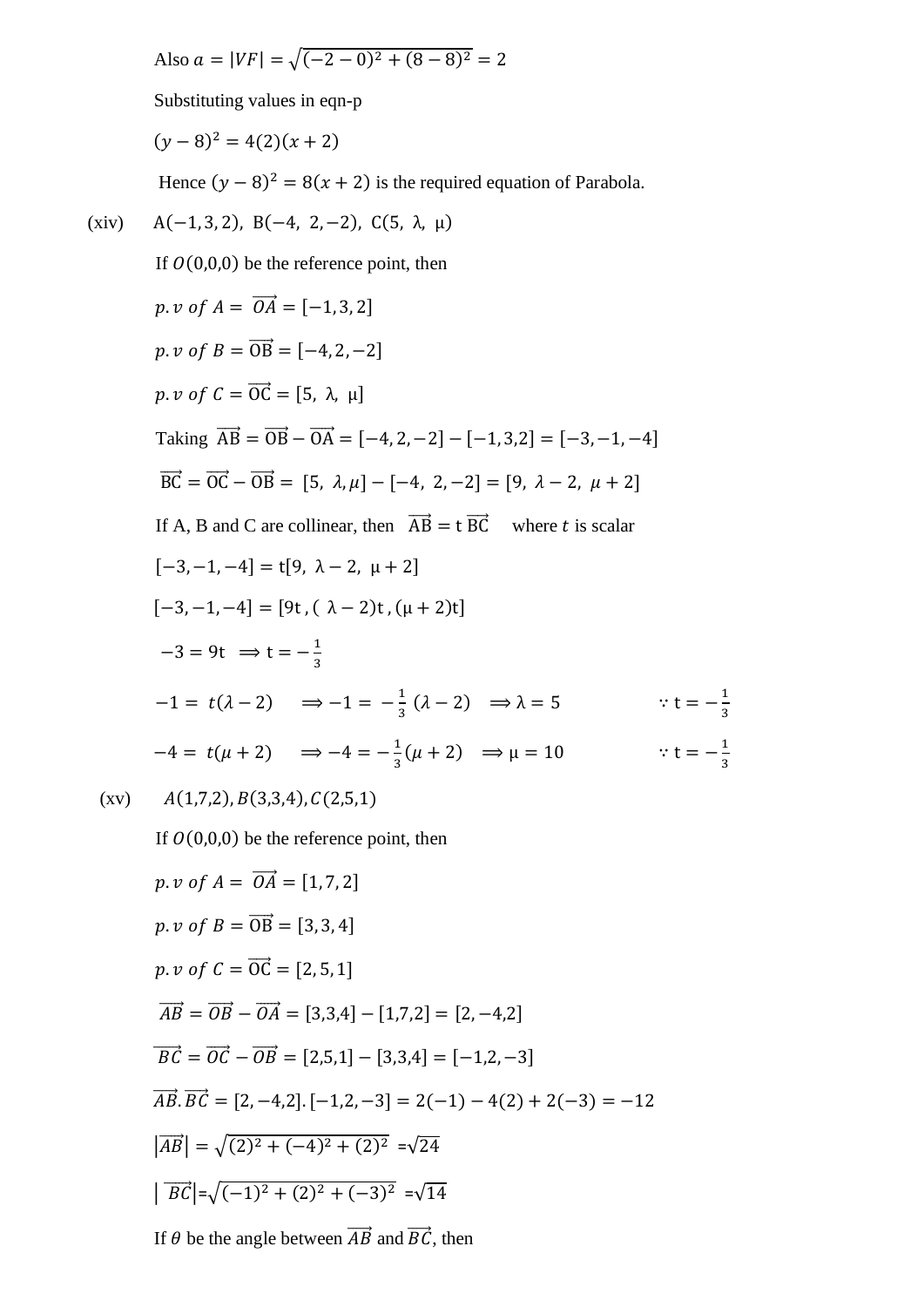$$
\cos \theta = \frac{\overrightarrow{AB}.\overrightarrow{BC}}{|\overrightarrow{AB}| |\overrightarrow{BC}|} = \frac{-12}{\sqrt{24}\sqrt{14}}
$$
  
\n
$$
\theta = 130.54
$$
  
\n
$$
\underline{a} = [2, -1, 1], \underline{b} = [1, -3, -5]
$$
  
\n
$$
\underline{a} \times \underline{b} = \begin{vmatrix} \underline{i} & \underline{j} & \underline{k} \\ 2 & -1 & 1 \\ 1 & -3 & -5 \end{vmatrix} = 8\underline{i} - 11\underline{j} - 5\underline{k}
$$
  
\n
$$
|\underline{a} \times \underline{b}| = \sqrt{64 + 121 + 25} = \sqrt{210}
$$
  
\nUnit vector  $= \frac{\underline{a} \times \underline{b}}{|\underline{a} \times \underline{b}|} = \frac{8\underline{i} - 11\underline{j} - 5\underline{k}}{\sqrt{210}}$   
\nRequired vector  $= 7\left(\frac{8\underline{i} - 11\underline{j} - 5\underline{k}}{\sqrt{210}}\right) = \frac{56}{\sqrt{210}}\underline{i} - \frac{77}{\sqrt{210}}\underline{j} - \frac{35}{\sqrt{210}}$ 

### **SECTION C**

**Q3.** 
$$
g(x) = \begin{cases} lx + 5 & \text{if } -5 < x < -2 \\ mx^2 - 2 & \text{if } x = -2 \\ x^3 - 5 & \text{if } x > -2 \end{cases}
$$
 is continuous  $\forall x$ .

### **Value of the Function**

at  $x = -2$ ,  $g(x) = mx^2 - 2$ 

$$
g(-2) = m(-2)^2 - 2 = 4m - 2
$$

### **Limit of the Function**

- L.H.Limit:  $g(x) = \lim_{x \to -2^{-}} (lx + 5) = -2l + 5$
- R.H.Limit:  $\lim_{x \to -2^+} g(x) = \lim_{x \to -2^+} (x^3 - 5) = (-2)^3 - 5 = -13$

Since  $g(x)$  is continuous∀ x, so  $\lim_{x \to -2} g(x)$  exists.

$$
\lim_{x \to -2^{-}} g(x) = \lim_{x \to -2^{+}} g(x)
$$
  
\n
$$
-2l + 5 = -13 \Rightarrow l = 9
$$
  
\nValue = Limit  
\n
$$
g(-2) = \lim_{x \to -2} g(x)
$$
  
\n
$$
4m - 2 = -13
$$
  
\n
$$
m = -\frac{11}{4}
$$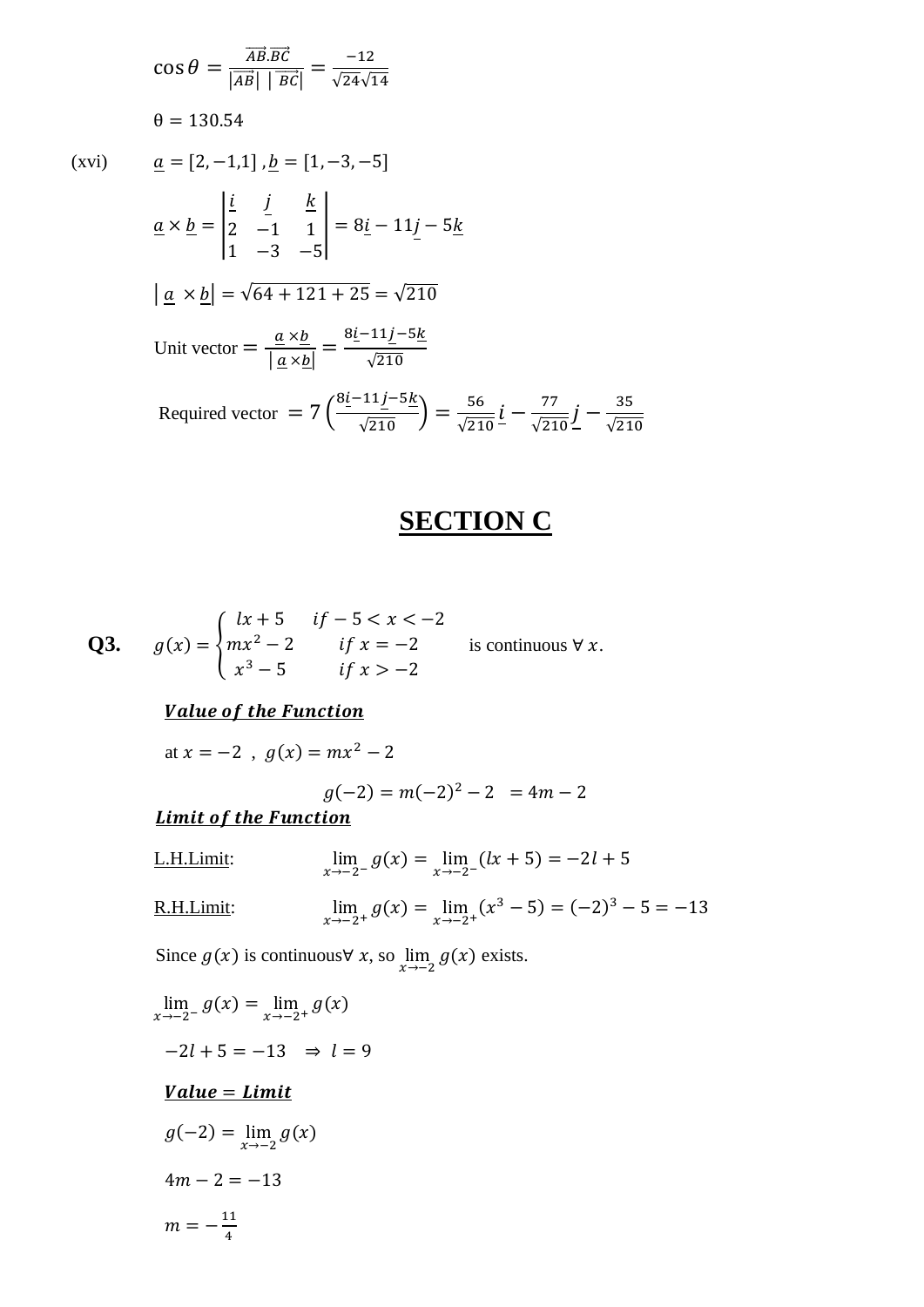**Q4.**  $y = (\sin^{-1} x)^2$ 

Differentiating w.r.t. $x$ 

$$
y_1 = 2(\sin^{-1} x) \frac{d}{dx}(\sin^{-1} x)
$$
  

$$
y_1 = 2 \sin^{-1} x \frac{1}{\sqrt{1 - x^2}}
$$
  

$$
\sqrt{1 - x^2} y_1 = 2 \sin^{-1} x
$$

Squaring both sides

$$
(1 - x2)y12 = 4(sin-1 x)2
$$
  

$$
(1 - x2)y12 = 4y \qquad \therefore y = (sin-1 x)2
$$

Differentiating w.r.t. $x$ 

$$
(1 - x2)2y1y2 - 2xy12 = 4y1
$$
  
(1 - x<sup>2</sup>)2y<sub>1</sub>y<sub>2</sub> - 2xy<sub>1</sub><sup>2</sup> - 4y<sub>1</sub> = 0  
2y<sub>1</sub>[(1 - x<sup>2</sup>)y<sub>2</sub> - xy<sub>1</sub> - 2] = 0  
y<sub>1</sub>[(1 - x<sup>2</sup>)y<sub>2</sub> - xy<sub>1</sub> - 2] = 0  
(1 - x<sup>2</sup>)y<sub>2</sub> - xy<sub>1</sub> - 2 where as y<sub>1</sub> \ne 0

Differentiating w.r.t. $x$ 

$$
(1 - x2)y3 - 2xy2 - xy2 - y1 = 0
$$
  

$$
(1 - x2)y3 - 3xy2 - y1 = 0
$$

**Q5**. Let  $a = 2t + 4$ 

$$
\frac{dv}{dt} = 2t + 4
$$
  

$$
\int dv = \int (2t + 4)dt
$$
  

$$
v = 2\left(\frac{t^2}{2}\right) + 4t + C_1
$$
  

$$
v = t^2 + 4t + C_1 \rightarrow Eqn(i)
$$
  
Initially  $v(0) = 20ms^{-1}$   

$$
20 = 0 + 0 + C_1 \Rightarrow C_1 = 20
$$
  

$$
Eqn(i) \rightarrow v = (t^2 + 4t + 20)ms^{-1}
$$
  

$$
\frac{ds}{dt} = t^2 + 4t + 20
$$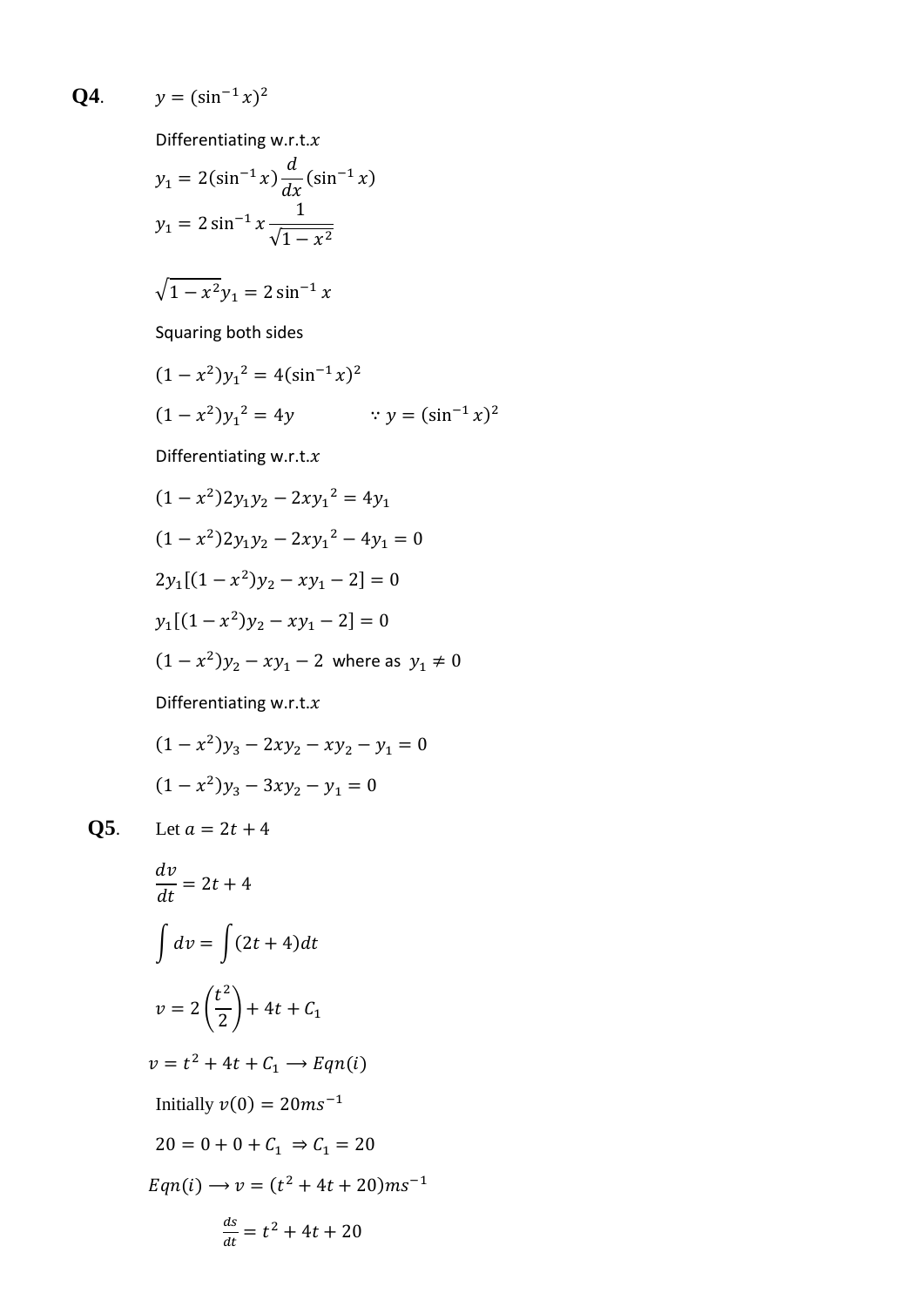$$
\int ds = \int (t^2 + 4t + 20) dt
$$
  
\n
$$
s = \frac{t^3}{3} + 4\left(\frac{t^2}{2}\right) + 20t + C_2
$$
  
\n
$$
s = \frac{t^3}{3} + 2t^2 + 20t + C_2 \longrightarrow Eqn(ii)
$$
  
\nInitially  $s(0) = 0$   
\n
$$
0 = 0 + 0 + 0 + C_2 \Rightarrow C_2 = 0
$$
  
\n
$$
Eqn(ii) \longrightarrow s = \left(\frac{t^3}{3} + 2t^2 + 20t\right)m
$$

**Q6** Let  $l_1$ :  $5x + 6y = 30$  be the given line

(a)  $l_1$  cuts  $x - axis$  at  $P(x, 0)$  giving  $5x + 6(0) = 30 \Rightarrow x = 6 \Rightarrow P(6,0)$  $l_1$  cuts  $y - axis$  at  $Q(0, y)$  giving  $5(0)x + 6y = 30 \Rightarrow y = 5 \Rightarrow Q(0,5)$ 

(b) 
$$
|\overline{PQ}| = \sqrt{(0-6)^2 + (5-0)^2} = \sqrt{36 + 25} = \sqrt{61}
$$
  
(c) Here *P* is the mid point of  $\overline{PQ}$ 

(c) Here *R* is the mid-point of 
$$
\overline{PQ}
$$
  

$$
R\left(\frac{6+0}{2}, \frac{0+5}{2}\right) \Rightarrow R\left(3, \frac{5}{2}\right)
$$

(d) Equation of  $\overline{OR}$  with  $O(0,0) = (x_1, y_1)$  and  $R\left(3, \frac{5}{2}\right)$  $\frac{3}{2}$  = (x<sub>2</sub>, y<sub>2</sub>) in two points form  $y - y_1 =$  $y_2 - y_1$  $x_2 - x_1$  $(x - x_1)$ 

$$
x_2 - x_1
$$
  
\n
$$
y - 0 = \frac{5}{2} - 0
$$
  
\n
$$
3y = \frac{5}{2}(x - 3)
$$
  
\n
$$
5x - 6y - 15 = 0
$$

**Q7**. Let Saira bought  $x$  number of bananas and  $y$  number of apples.

Price of one banana is Rs.6 and price of one apple is Rs.10

(a) According to the given conditions  $x \ge 1$ ,  $y \ge 1$ ,  $x + y \le 5$  are the three constraints(inequalities). (b) Graph is shown (c) Shaded region is a triangle in the first quadrant with vertices as corner points A(1,1), B(4,1) and C(1,4) d) Profit on one banana  $= Rs. 26$ Profit on x bananas =  $Rs. 26x$ Profit on one apple  $=$  Rs. 10 Profit on  $y$  apples = Rs. 10 $y$ Objective Function:  $P(x, y) = 26x + 10y$